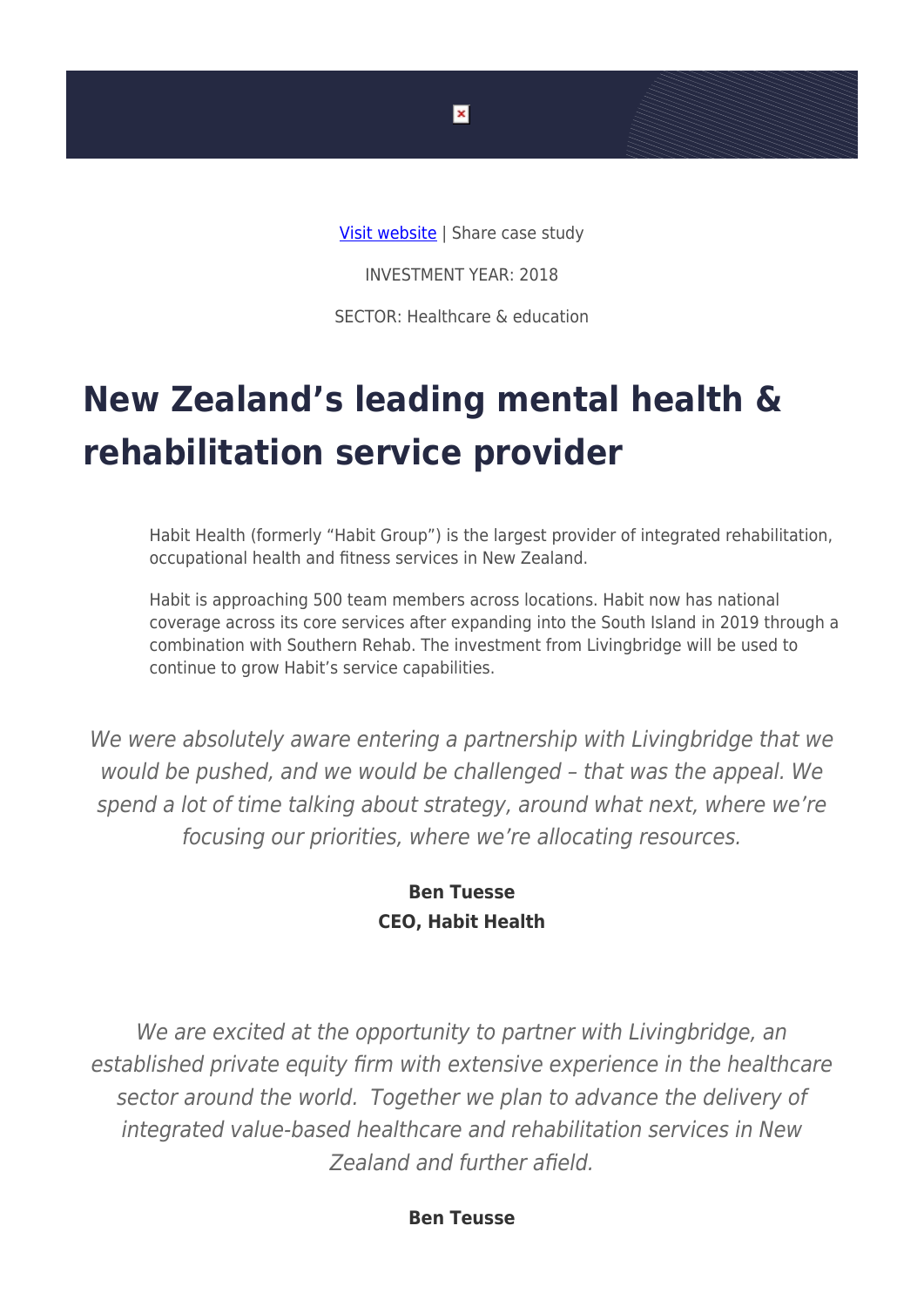## **The right tools for growth**



We're working with habit to deliver a comprehensive M&A strategy, completing 4 acquisitions since investment, which has allowed the business to continue to build out its geographic presence and service offering.

**[Deliver a mergers & acquisitions strategy](https://www.livingbridge.com/g_accelerator/mergers-and-acquisitions/)**   $\rightarrow$ 



We have sourced top talent for the Habit team, adding several roles across finance (including a CFO), operations, marketing and M&A.

[Find top talent](https://www.livingbridge.com/g_accelerator/talent/)  $\longrightarrow$ 



Our Growth Acceleration Team have guided Habit to create a platform which combines and summarises key business data from each of its systems. The platform is being used to help maintain quality of care and operational efficiency across each of its business units and locations.

**[Build a technology platform](https://www.livingbridge.com/g_accelerator/tech-enablement/)** 

## **Habit Health timeline**

**2002** Business founded

**2011** Tenders a contract with ACC for the provision of vocational rehabilitation services